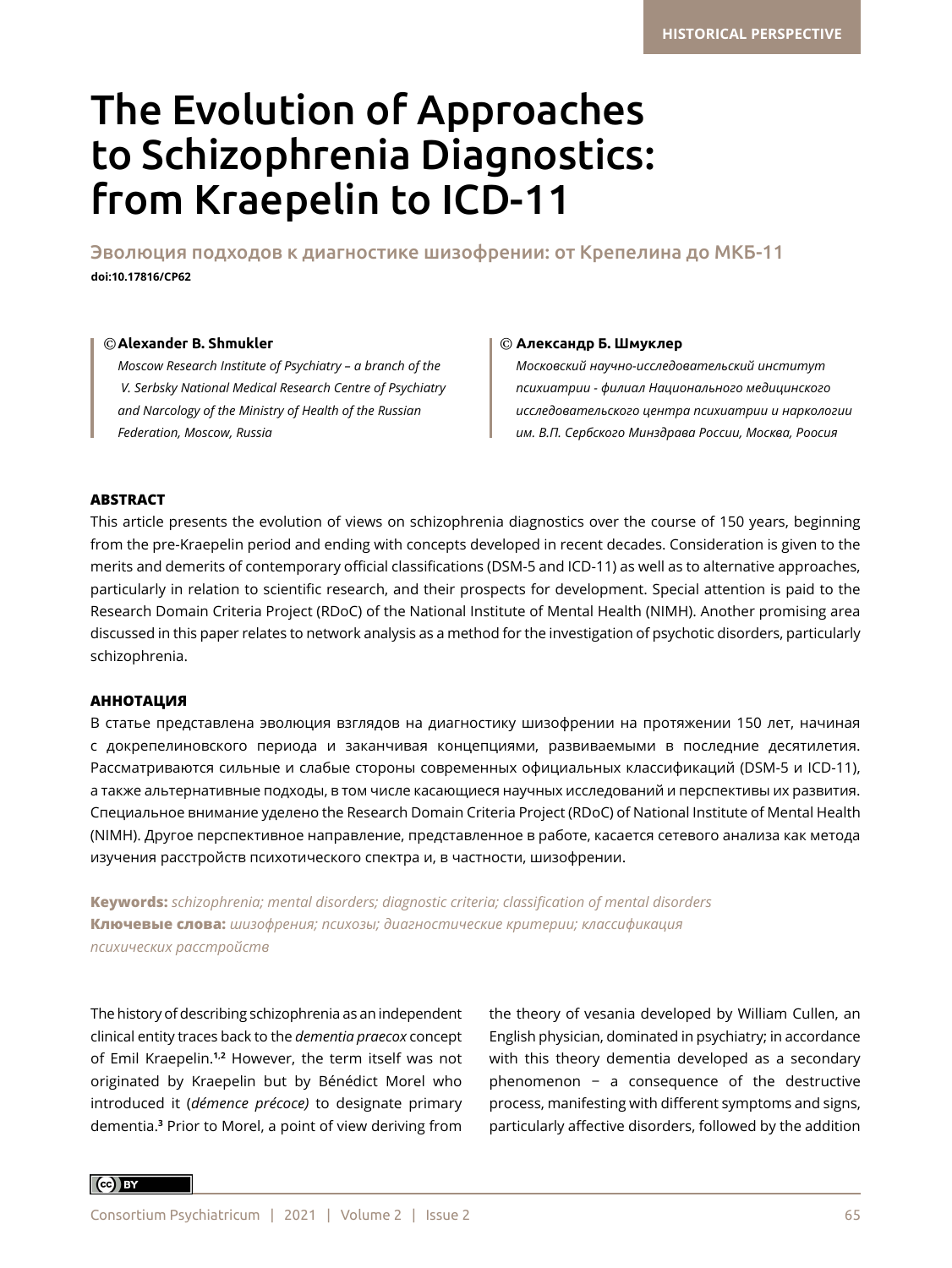of excitement ("intermittent insanity", in accordance with the terminology of French psychiatrists), with dementia developing only at the final stage.**<sup>4</sup>** By contrast, Morel discussed primary dementia, moreover associating its early manifestation with degeneration and degradation. It was the latter idea, with its significant ideological overtones, that provoked antagonism in Morel's contemporaries and resulted in the neglect of the early dementia concept.

While Kraepelin borrowed the term from Morel, he virtually erased the author's intended content, as was noted by some psychiatrists at the time. Consolidating three types of mental condition: "chronic delusion with systematic evolution" (Magnan, 1893),**<sup>5</sup>** catatonia (Kahlbaum, 1874)**6,7** and hebephrenia (Hecker, 1871),**<sup>8</sup>** with the subsequent addition of a fourth type – "dementia simplex" (Diem, 1903),**<sup>9</sup>** Kraepelin identified a new clinical entity − early dementia. This identification was based on the following fundamental provisions: the endogenous nature of disorders, that is, the development of the disease in connection with the internal factors that aetiologically facilitate its occurrence (in contrast with exogenous factors related to external "hazards"); and the steady, progredient type of dementia development.**1,2** Thus, the identification of this clinical entity was based on the combination of the disease aetiology, course and outcome.

Despite the fact that Kraepelin's scientific views underwent certain changes over time, deriving from the accumulation of new data, this did not alter the clinical approach, which implied the determination of patterns that would enable the interrelation of psychopathological symptoms, their dynamics, the overall course of the disease and its anticipated outcomes in the form of "extensive anomie with predominant emotion and will disorders, impotence of judgment and mental depletion".**<sup>1</sup>** According to Kraepelin's concept, the basic symptoms of the disease included "disruption of interrelation between mental processes", disintegration of mentation, emotional depletion, passive dependence, negativism, stereotypies, mannerisms and impulsiveness. Thus, a dichotomy in mental pathology was substantiated through contra-distinction of dementia praecox and another endogenous disease: manic-depressive psychosis characterized by predominance of affective symptoms in clinical presentations, cyclical course and favourable prognosis.**1,2**

One of Kraepelin's key ideas was the necessity for dynamic consideration of the disease structure in contrast with the identification of permanent pathognomonic symptoms: "only the entire pattern in the aggregate within the whole period of development from the beginning to the end may give us the right to consolidate this observation with other homogeneous cases... the disease course and outcome correspond strictly to its biological essence".**<sup>1</sup>** In contrast to this approach, many well-known psychiatrists critical of Kraepelin's position persisted in attempts to identify "psychologically nonderivable" primary disorders that reflected the essence of this disease. These basic disorders were described as "intrapsychic ataxia" (Stransky),**10,11** "volitional weakness" (Mayer-Gross),**12** and "hypoactivity of consciousness" (Berze).**13,14** Bleuler's classification**15** of the basic disorders included associative process splitting (association schism), affective apathy, autism and ambivalence ("the four As") as well as volition disorders (abulia) and disruption of cognitive processes (active attention, memory, unproductivity of intellectual activities). These symptoms and signs were considered in a static way, without any evaluation of the "primary disorder" and the disease outcome dynamics. Moreover, the nosological unity of the "schizophrenia group" was denied. But as in the case of dementia praecox, the diagnostic approach was based on negative symptoms.

The concept of positive and negative symptoms was introduced for the first time by John Russell Reynolds**16**, an English neurologist and psychiatrist, who considered these disorders as signs of the same abnormalities as occurred in case of epilepsy. He understood negative symptoms to mean those lacking functional manifestations, for example, in the form of sensory loss, paralysis or coma. From his point of view, positive symptoms were those that related to excessive functional manifestations: clonic convulsions, abnormal movements, hallucinations and delusion.

Further development of the concept of positive and negative symptoms was associated with the name of John Hughlings Jackson**17** who not only considered positive and negative symptoms as different manifestations of the disease but also highlighted their interrelatedness. He considered negative symptoms as the core presentations of the disease − signs of degradation following from abnormalities in certain areas of the brain which are evolutionarily higher than other zones, responsible for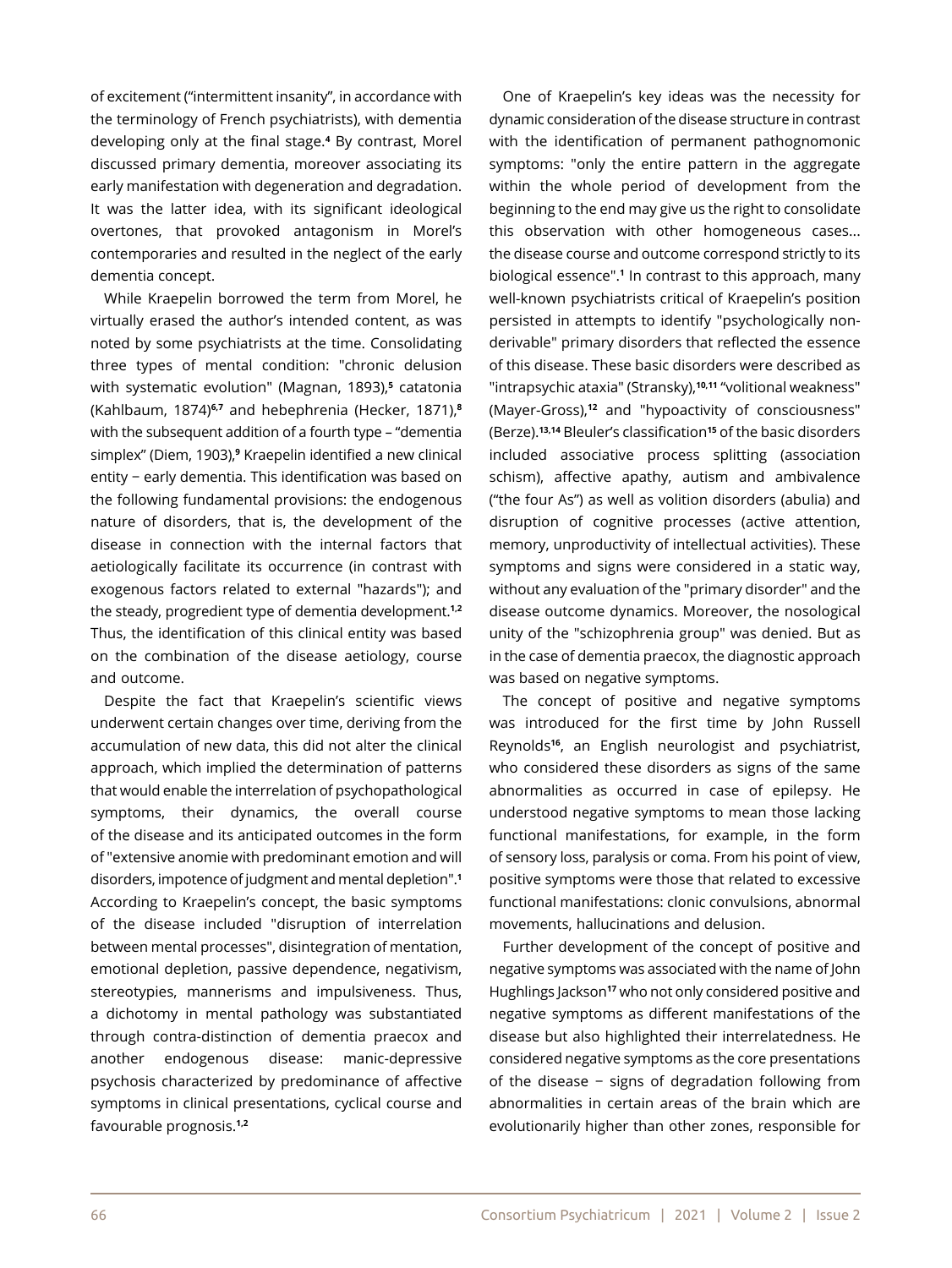the appearance of positive symptoms developing due to their excessive activity caused by lack of inhibitory influence from the affected areas. Thus, in accordance with the opinion of Hughlings Jackson, positive symptoms represent a secondary phenomenon, being the brain's reaction to the functional decline in the affected areas.

This point of view was dominant in diagnostics from the very beginning of schizophrenia's identification as an independent clinical entity, and persisted for many decades subsequently. Indeed, Kraepelin, Bleuler and other major psychiatrists of the 20th century particularly specified negative symptoms as the core presentations of schizophrenia. In this regard, the concept of schizophrenia developed by the Moscow scientific psychiatry school headed by Andrei Vladimirovich Snezhnevsky**18,19** cannot be ignored. Within the framework of this concept, the idea of the "basic" mental disorder in the case of schizophrenia according to Bleuler was considered from the viewpoint of the dynamic approach proposed by Kraepelin and took into account interrelated patterns of the clinical signs and symptoms development, course and outcome of the disease. In this approach, positive and negative symptoms were described with reference both to each other and to the course of disease. The concept of the layer-by-layer structure of the brain (in its evolutionary aspect) developed by John Hughlings Jackson considered psychopathological symptoms (both negative and positive disorders) on a "layered" basis; in this case presentations at "higher" levels were thought to include underlying layers (for example, affective symptoms at a "lower" level could be included as an element of hallucinations and delusion).

Within the framework of this approach, diagnostics is performed not by the identification of individual disease signs that are connected together due to their specificity and high probability of co-occurrence, but rather with regard to the hierarchical relations of the clinical disease presentations, based on identification of a quite new formation − a complex set of symptoms reflecting the non-separable integrity of the disease components and assuredly representing more than just the sum of their constituents (symptoms and "simpler" syndromes). In this case the elements of a complex syndrome reflect the stage of its development, revealing the disease's anticipable dynamics and enabling predictions of its further development which

are significant for diagnosing the state of the system and selection of treatment management.

However, this approach is becoming increasingly less common, even in the Russian Federation, and remains as an additional option only in a proportion of psychiatric facilities. The diagnostic concepts of the American Psychiatric Association (APA)**20** and the corresponding diagnostic criteria for mental and behavioural disorders in the International Classification of Diseases (ICD) by the World Health Organization (WHO)**21** have become dominant over recent decades.

## **SCHIZOPHRENIA DIAGNOSTICS IN OFFICIAL CLASSIFICATIONS**

It should be noted that initially the APA diagnostic approaches to a great extent corresponded to the classic concepts of "old-school" psychiatry with regard to the "basic" disorder in the case of schizophrenia. Indeed, DSM-I (1952) and DSM-II (1968) paid significant attention to negative symptoms and the disruption of inter-personal relations.**22** But DSM-III**23,24** and DSM-III-R**25** introduced operational criteria enabling the diagnostic requirements to be limited to the presence of chronicity and adverse outcomes of the disease through granting special status to the first-rank symptoms defined by Schneider**26** that include thought echo, thought insertion or withdrawal, thought broadcasting, verbal pseudo-hallucinations in the form of commenting voices and/or their "dialogue", feelings of outside influence and delusional perceptions. In this regard it should be noted that initially these symptoms were proposed by the author to distinguish schizophrenia from manic-depressive psychosis and were not considered as specific to schizophrenia.

Nevertheless, the increase in the significance of first-rank symptoms for schizophrenia diagnostics along with exclusion of the signs of disease progression took place in DSM-IV and DSM-IV-TR.**27,28** Further simplification of the diagnostic approach is noted in DSM-5: psychopathological nuances are ignored, and crucial significance is attached to the following three symptoms without their clinical differentiation: delusion, hallucinations and disorganized speech; while catatonia is referred to as a separate category (any catatonia symptoms are to be coded as co-morbid).**20** Negative symptoms are included into the diagnostic criteria, but they are not mandatory for diagnosis, and their presence without any above-mentioned key symptoms precludes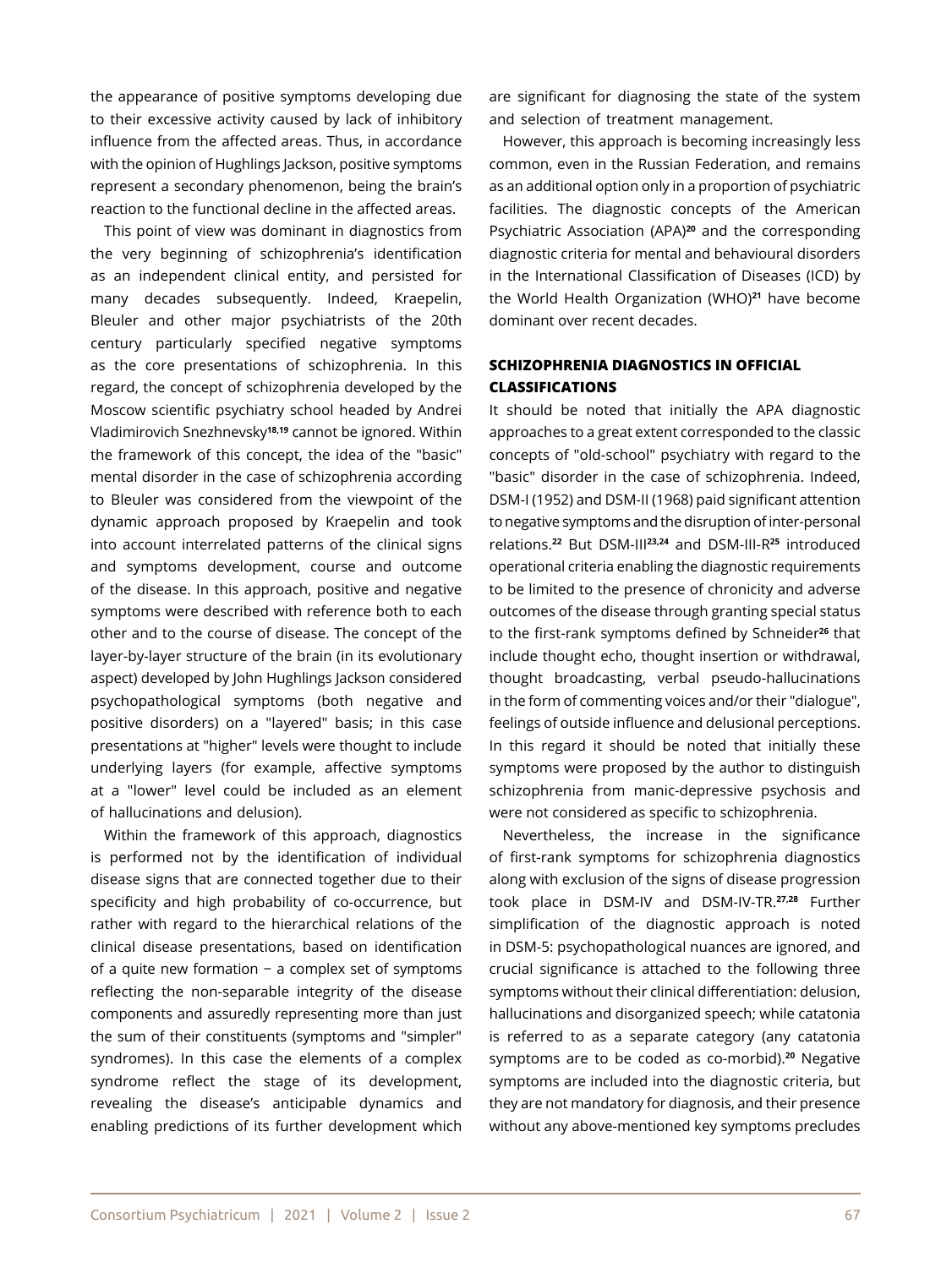a diagnosis of schizophrenia. No distinct disease forms and disease course variants are specified.

The section on mental and behavioural disorders in ICD-11 is to a great extent harmonized with DSM-5, which is surely not incidental but rather reflects the deliberate intention of the team who drafted it.**<sup>21</sup>** It should be noted that neuroscience data and genetic research have not brought about any considerable changes in the description of certain disorders and the general classification structure. The emphasis was placed on field research aimed at establishing a common understanding of disease presentations by clinicians and consistency of diagnostics. The significant efforts input by the drafting team enabled the desired result: the consistency of diagnostics was improved considerably in comparison with ICD-10. However, the atheoretical and consensual nature of this classification (that is, it results from specialist consensus) should not go unnoticed. Schizophrenia variants in ICD-11 are based only on the incidence of repeated attacks: a first episode, multiple episodes and a continuous course; and a distinction is made between cases with current symptoms, and those in partial or complete remission. In this presentation the possibility of recovery is not taken into account, although long-term studies demonstrate a sufficient probability of such an outcome − which happens in at least 16% of cases.**29** In spite of the fact that the presence of affective (manic and depressive) symptoms, psychomotor and cognitive disorders remains possible apart from positive and negative symptoms, hallucination and delusional symptoms and/or disorganization of thinking are to be mandatory for a diagnosis of schizophrenia; negative symptoms are included in the diagnostic criteria but the presence of these symptoms alone does not permit a diagnosis of schizophrenia.

# **ALTERNATIVE APPROACHES TO SCHIZOPHRENIA DIAGNOSTICS**

In the last quarter of the 20th century, Tim Crow, an English psychiatrist,**30,31** proposed distinguishing two sub-types of schizophrenia: variants with either predominantly positive or negative symptoms. The distinction was based not only on the difference in clinical aspects of the specified disease variants but also on pathogenetic differences: in the first case disturbances of dopaminergic system activity were observed, and in the second case inhibition mechanisms due to neuronal pruning played the key role in the disease pathogenesis.

Interest in negative symptoms has revived over recent years (although not affecting contemporary classifications) resulting in a distinction between deficit and non-deficit schizophrenia, considered to be different in the premorbid functioning of patients, clinical aspects of the disease (particularly the intensity of cognitive disorders), and functional outcomes.**32** Additionally, mild neurological signs are more prominent in case of deficit schizophrenia as compared with the non-deficit variant, and deviations are detected more clearly in the course of neuro-imaging studies.

A two-factor model of negative symptoms in cases of schizophrenia has been developed.**33** Blunted affect and alogia are included into the first group, and anhedonia, asociality and avolition in the second. It is noted that decrease in the expression of emotion on the one hand, and avolition-apathy on the other, actually represent two different dimensions, which although highly correlated to each other have "differentiated predictivity" in relation to the clinical aspects of the disease, its functional outcomes, cognitive and emotional deficiencies as well as neurobiological disorders. Furthermore, it is postulated that primary and persistent negative symptoms include different psychopathological constructs, reflecting dysfunction arising from a different neurobiological formation. It is stated that further deconstruction of negative symptoms into more "elementary" components is necessary in order to understand the neurobiological mechanisms.

Ideas about the need for the "deconstruction" of schizophrenia are of increasingly frequent occurrence in scientific publications.**34** Van Os**35** proposed renaming this disease *salience dysregulation syndrome*, with the identification of three variants: with 1) affective expression, 2) developmental expression − negative symptoms and cognitive deficit, or 3) positive symptoms (hallucinations and delusion) and signs of disorganization. It is proposed that aberrant assignment of motivational salience of objects, people and actions should be considered as the core presentation of schizophrenia − namely a disability in hierarchizing perceived stimuli with inversion of their salience (attribution of inappropriately high significance to any non-significant circumstances). Dopamine dysregulation is suspected to be the pathogenetic basis of such disorders.**36**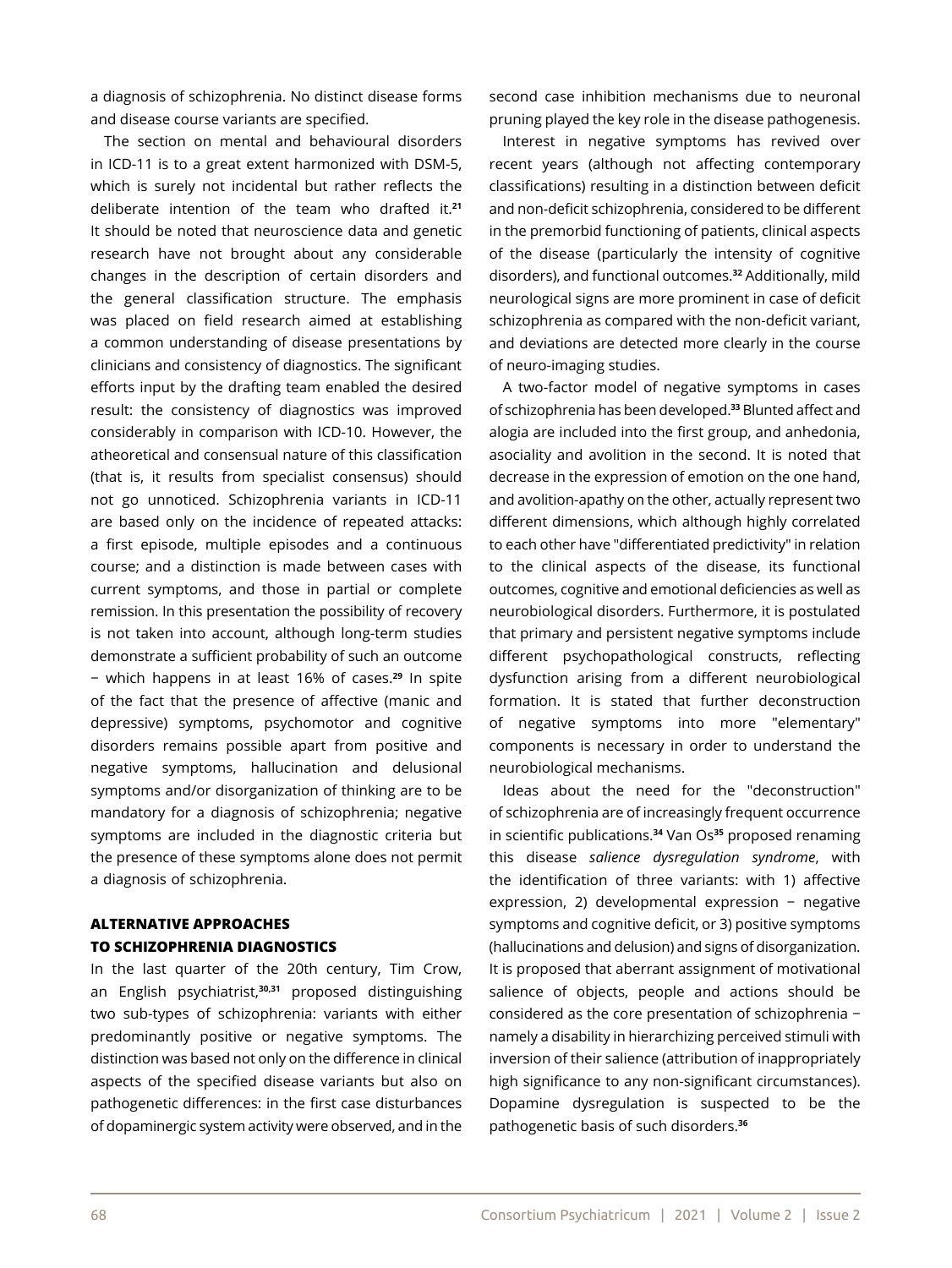Another approach, the complete obverse of that applied in contemporary classifications, is proposed in the Research Domain Criteria Project (RDoC) from the US National Institute of Mental Health (NIMH).**<sup>37</sup>** Five basic domains are identified within the framework of this project:

- 1) negative valence systems (the systems responsible for reactions to any negative situations - fear, anxiety, loss);
- 2) positive valence systems (the systems responsible for reactions to any positive situations – reward valuation, habits, reward leaning);
- 3) cognitive systems (attention, perception, memory, cognitive control);
- 4) systems for social processes (social cognitions: involvement; social communications, particularly perception of emotional face expressions, nonverbal communications; self-perception and selfconception; perception and understanding of other people);
- 5) activity / regulation systems (systems effecting the organism's sensitivity to any internal and external stimuli, maintenance of the relevant homeostatic regulation, circadian rhythms, sleep / awakening).

It is proposed to study these domains within the framework of seven basic areas: genes, molecules, cells, neural circuits, physiology, behaviours, self-reports.**<sup>37</sup>**

One more specific feature of this project is that while traditional research in psychiatry deals with the pathophysiology of mental diseases, and studies of their neurobiological markers, the RDoC attempts to understand how violations of the regulation of various systems leads to the clinical and psychopathological presentations of the diseases. The following questions are posed for the researcher: "what is the normal distribution of certain characteristics?", "which CNS system is responsible for these functions", and finally "is it possible to determine the 'quantity' of dysfunction and dysregulation which promotes shifting from the norm to disease at the level of mechanisms?". Within this project, there is an actual refusal to study schizophrenia as a separate nosological unit in favour of considering a group of psychoses as a whole and trying to highlight their diverse variants, based on the study of the pathophysiological mechanisms of the development of psychopathological symptoms.

## **CONCLUSION**

At present it should be acknowledged that the psychopathological assessment of a patient's state remains the basis for diagnostics, in spite of abundant studies dealing with investigations of the neurobiological aspects of schizophrenia and schizophrenia-related disorders. In this case the applied criteria, although sufficiently valid and reliable**38** and useful for the purposes of statistical registration and analysis (and thus supported by health officials), turn out to have low acceptability for research and even for application in routine clinical practice. This is largely related to the refusal to differentiate and distinguish between the disease forms and course variants: when cases of various degrees of severity, process intensity and often with different clinical manifestations are analysed "in bulk", the average result produced prevents the identification of any patient sub-groups and more precise diagnostics of disorders detected within them.

It is obvious that further development of schizophrenia studies should be based on more differentiated approaches and the identification of patient groups with different variants of clinical aspects and their associated biological disease markers. It is supposed that the investigation of groups of neurobiological parameters rather than individual ones may turn out to be the most informative for the diagnostic aspect, offering the possibility for disease diagnostics with higher sensitivity and specificity. Network analysis that enables a comprehensive assessment of the existing disorders to be performed, with determination of interrelations between individual signs and their dynamic changes, is one such approach. The early results of these studies are promising,**39** and further development of this area with analysis of extensive findings and an evaluation of a wide spread of parameters is required.

**Conflict of interests:** Author declare no conflict of interest.